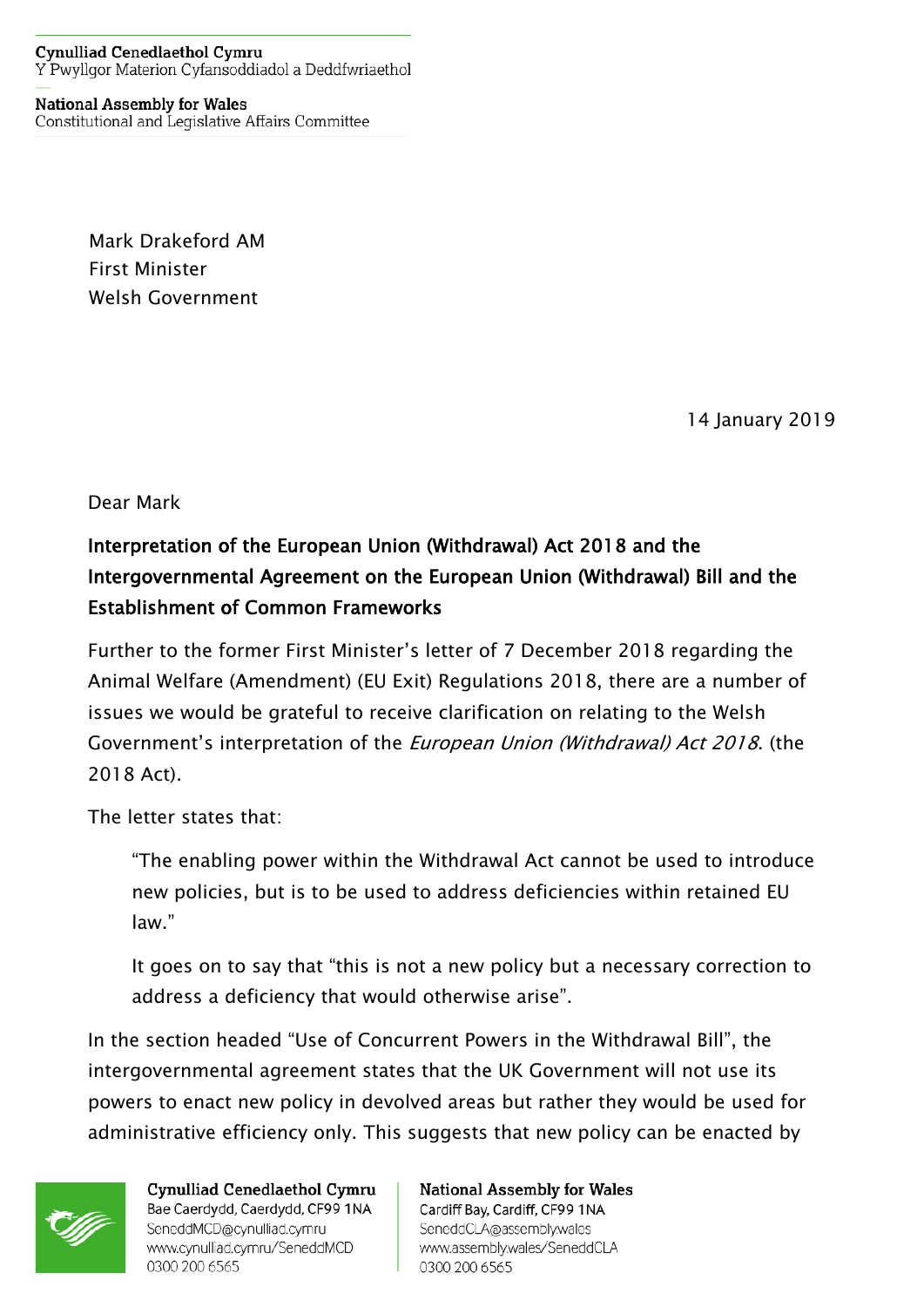using the powers to correct deficiencies under the 2018 Act, as does the UK Government's Explanatory Memorandum to the Animal Welfare (Amendment) (EU Exit) Regulations 2018, which we refer to in our first letter and which clearly identifies a change in policy.

In our view what the 2018 Act prevents is the introduction of new policy which is unrelated to correcting deficiencies in EU law that arise from the UK's exit from the EU, and a change in policy is a new policy (unless there is absolutely no choice as to how the change can be effected).

Furthermore, by its nature, correcting deficiencies in EU law may require a substantive policy decision to be taken. While this may, from the Welsh Government perspective, result in the same policy decision being taken as that by the UK Government, under the terms of the intergovernmental agreement, we believe the Welsh Government should have introduced its own Animal Welfare (Amendment) (EU Exit) Regulations.

In addition, the Floods and Water (Amendment etc.) (EU Exit) Regulations 2019 used the power to correct deficiencies to, among other things, introduce a new reporting regime in respect of urban waste water and sludge (see, for example, new regulation 12A inserted into the Urban Waste Water Treatment (England and Wales) Regulations 1994).

There were many ways this new reporting regime could have been drafted, therefore a policy decision was made to draft the reporting regime in the way it is set out in the Regulations. Our view is that this amounts to enacting new policy and certainly goes beyond administrative efficiency.

We have considered this example further since we considered these Regulations at our meeting of 7 January and come to the conclusion that because the Regulations enact new policy, they should have been made by the Welsh Ministers, in accordance with paragraph 8 of the memorandum to the intergovernmental agreement.

We would be grateful for your observations on the above points, and as part of those observations, clarification on the meaning of paragraph 8 of the